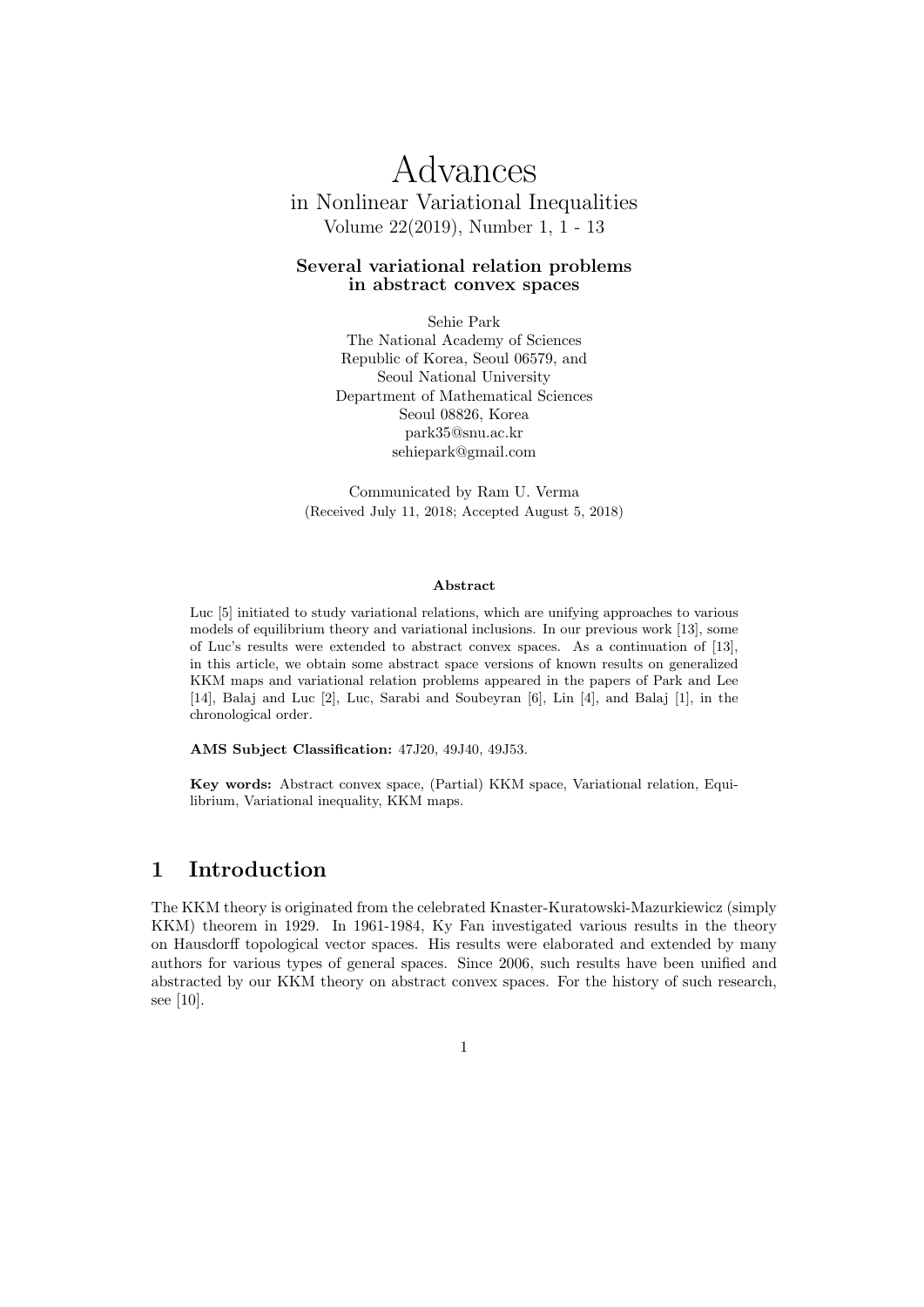Almost independently to such progress, D. T. Luc [5] in 2008 began to work on the variational relations in order to present a unifying approach to study various models of equilibrium theory and variational inclusions. Since then a score of authors have published quite large numbers of related works on a model for many problems in optimization, equilibrium theory, variational inclusions or variational inequalities in Hausdorff topological vector spaces. However, such models also appeared in various types of abstract convex spaces. Moreover, we found that the most works on variational relations do not reflect recent development of the KKM theory of abstract convex spaces.

In our previous work [13], we follow the pioneering work of Luc [5] and show that some of his results can be extended to our abstract convex spaces. As the continuation of [13], in this article, we are going to obtain some abstract space versions of known results on generalized KKM maps and variational relation problems appeared in several papers such as Park and Lee [14], Balaj and Luc [2], Luc, Sarabi and Soubeyran [6], Lin [4], and Balaj [1], in the chronological order.

This article is organized as follows: In Section 2, definitions and some basic facts on abstract convex spaces are introduced. Section 3 deals with generalized KKM maps introduced by Park and Lee [14]. In Section 4, we improve some results of Balaj and Luc [2] on mixed variational relation problems. Section 5 deals with Luc, Sarabi and Soubeyran [6] on the existence of solutions in variational relation problems without convexity. In Section 6, Lin's work [4] on variational relation problems is investigated. Finally, Section 7 deals with a generalization of a basic result of Balaj [1] on three types of variational relation problems.

### 2 Abstract convex spaces

Recall the following in [7-11] and the references therein.

**Definition 2.1.** Let E be a topological space, D a nonempty set,  $\langle D \rangle$  the set of all nonempty finite subsets of D, and  $\Gamma : \langle D \rangle \to 2^E$  a multimap with nonempty values  $\Gamma_N := \Gamma(N)$  for  $N \in \langle D \rangle$ . The triple  $(E, D; \Gamma)$  is called an *abstract convex space* whenever the Γ-convex hull of any  $D' \subset D$  is denoted and defined by

$$
\mathrm{co}_{\Gamma} D' := \bigcup \{ \Gamma_N : N \in \langle D' \rangle \} \subset E.
$$

A subset X of E is called a Γ-convex subset of  $(E, D; \Gamma)$  relative to some  $D' \subset D$  if for any  $N \in \langle D' \rangle$ , we have  $\Gamma_N \subset X$ , that is,  $\text{co}_{\Gamma} D' \subset X$ . In case  $E = D$ , let  $(E; \Gamma) := (E, E; \Gamma)$ .

**Definition 2.2.** Let  $(E, D; \Gamma)$  be an abstract convex space and Z be a topological space. For a multimap  $F: E \to 2^Z$  with nonempty values, if a multimap  $G: D \to 2^Z$  satisfies

$$
F(\Gamma_N) \subset G(N) := \bigcup_{y \in N} G(y) \quad \text{for all } N \in \langle D \rangle,
$$

then G is called a KKM map with respect to F. A KKM map  $G: D \to 2^E$  is a KKM map with respect to the identity map  $1<sub>E</sub>$ .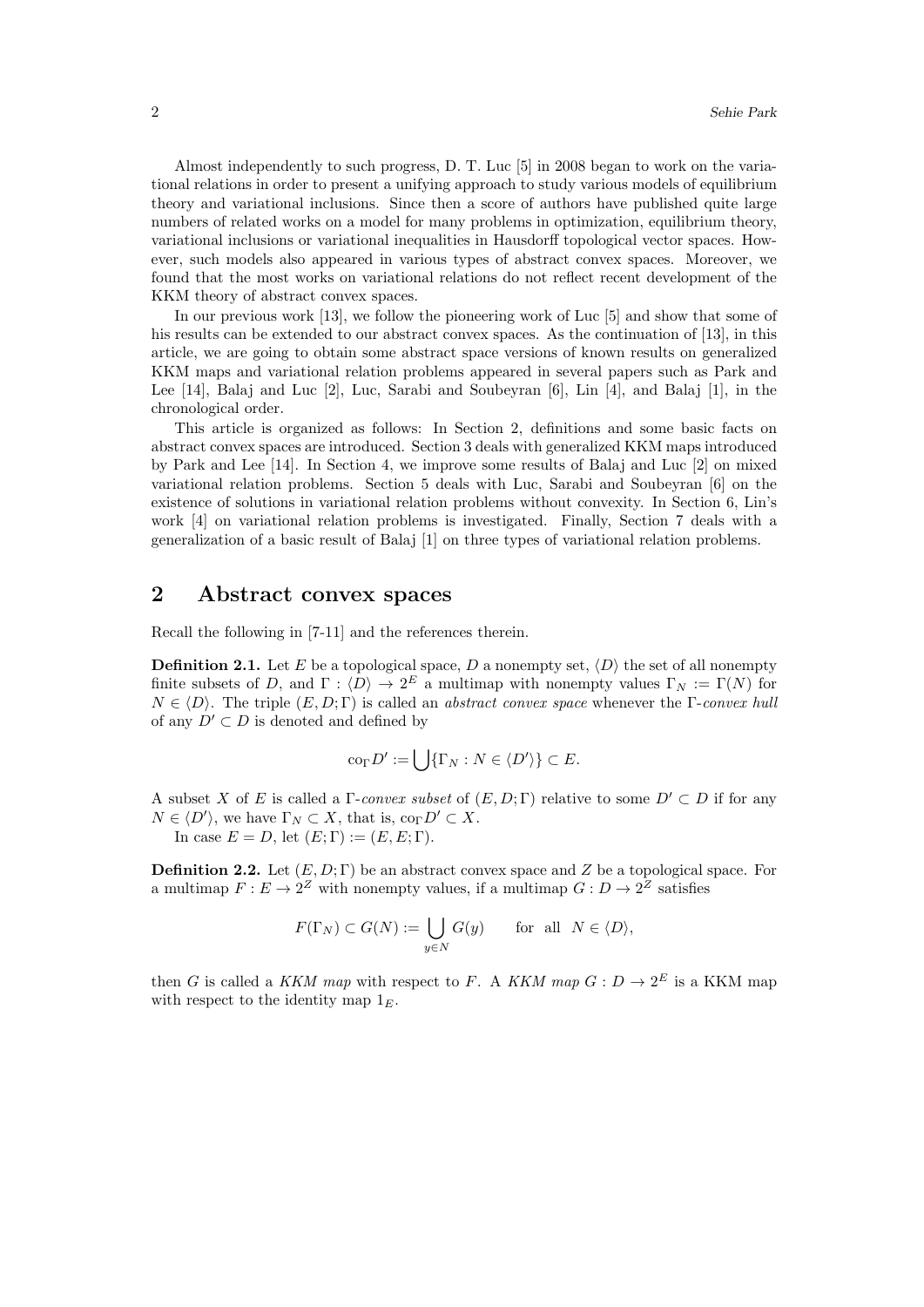**Definition 2.3.** A multimap  $F: E \to 2^Z$  to a set Z is called a  $\mathcal{K}\text{-}map$  if, for a KKM map  $G: D \to 2^Z$  with respect to F, the family  $\{G(y)\}_{y \in D}$  has the finite intersection property. We denote

$$
\mathcal{K}(E, Z) := \{ F : E \to 2^Z \mid F \text{ is a } \mathcal{K}\text{-map} \}.
$$

Similarly, when Z is a topological space, a  $\mathcal{KC}$ -map is defined for closed-valued maps G, and a  $\mathcal{KO}\text{-}map$  for open-valued maps G. In this case, we denote  $F \in \mathcal{KC}(E, Z)$  [resp.  $F \in \mathcal{KO}(E,Z)$ ].

**Definition 2.4.** The partial KKM principle for an abstract convex space  $(E, D; \Gamma)$  is the statement  $1_E \in \mathcal{KC}(E,E)$ ; that is, for any closed-valued KKM map  $G : D \to 2^E$ , the family  $\{G(y)\}_{y\in D}$  has the finite intersection property. The KKM principle is the statement  $1_E \in \mathcal{KC}(E, E) \cap \mathcal{KO}(E, E)$ ; that is, the same property also holds for any open-valued KKM map.

An abstract convex space is called a (partial) KKM space if it satisfies the (partial) KKM principle, respectively.

Now the following diagram for triples  $(E, D; \Gamma)$  is well-known:

Simplex  $\implies$  Convex subset of a t.v.s.  $\implies$  Lassonde type convex space

 $\implies$  H-space  $\implies$  G-convex space  $\implies \phi_A$ -space  $\implies$  KKM space

 $\Rightarrow$  Partial KKM space  $\Rightarrow$  Abstract convex space.

## 3 Park and Lee 2001 [14]

In the KKM theory, many authors adopted the concept of generalized KKM maps and applied to extend or refine already well-known results. In [14], the authors give a unified account for such maps in generalized convex spaces. Their results include the KKM type theorems and characterizations of generalized KKM maps [3]. They also deduce an equilibrium theorem implying minimax inequalities, variational inequalities, and so on.

Their definition can be extended to abstract convex spaces as follows:

**Definition 3.1.** Let  $(X, D; \Gamma)$  be an abstract convex spaces and Y be a nonempty set such that, for each  $N \in \langle Y \rangle$ , there exists a function  $\lambda_N : N \to D$ . Then a new abstract convex spaces  $(X, N; \Lambda)$  induced by  $\Gamma$  and N is defined by the following

$$
\Lambda(J) := \Gamma(\lambda_N(J)) \text{ for each } J \subset N.
$$

Moreover, a multimap  $T: Y \to 2^X$  (called a *generalized KKM map*) reduces to a KKM map on  $(X, N; \Lambda)$  for each  $N \in \langle Y \rangle$  satisfying  $\Lambda(J) \subset T(J)$  for each  $J \subset N$ .

Park and Lee [14] gave many examples of the above definition for G-convex spaces. Here we give only one example:

**Example 3.2.** Let X and Y be convex subsets of topological vector spaces E and F, resp. A map  $G: X \to 2^F$  is called a generalized KKM map by Chang and Zhang [3], if for any finite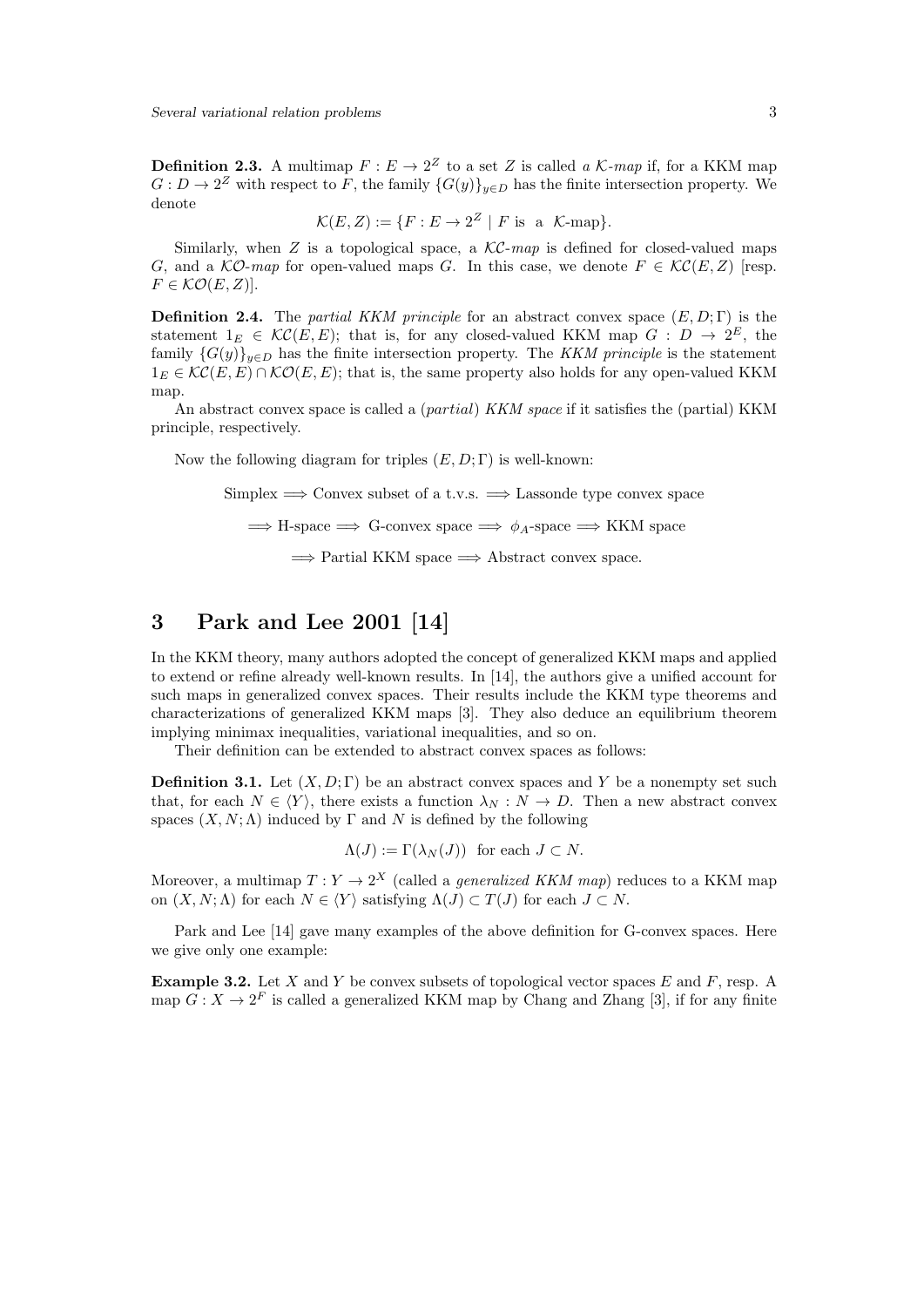set  $\{x_1, \ldots, x_n\} \subset X$ , there exists a finite set  $\{y_1, \ldots, y_n\} \subset Y$  such that any finite subset  $\{y_{i_1}, \ldots, y_{i_k}\} \subset \{y_1, \ldots, y_n\}, \ 1 \leq k \leq n$ , we have  $\text{co}\{y_{i_1}, \ldots, y_{i_k}\} \subset \bigcup_{j=1}^k G(x_{i_j})$ . Note that any KKM map  $G: X \to 2^E$  is a generalized KKM map, and a counterexample ensuring the converse does not hold was given there.

The following generalizes [14, Theorem 2], which was stated for G-convex spaces:

**Theorem 3.3.** Let  $(X, D; \Gamma)$  be a partial KKM space [resp. KKM space], Y a nonempty set, and  $T: Y \to 2^X$  a map with closed [resp. open] values.

(i) If  $T$  is a generalized KKM map, then the family of its values has the finite intersection property.

(ii) The converse holds whenever  $X = D$  and  $\Gamma_{\{x\}} = \{x\}$  for all  $x \in X$ .

PROOF. (i) Let  $N \in \langle Y \rangle$  and  $T|_N : N \to 2^X$  be a KKM map having closed [resp. open] values on  $(X, N; \Lambda)$ , that is,

$$
\Lambda(J) \subset T(J) \quad \forall J \subset N.
$$

Let  $N = \{y_i\}_{i=1}^n$ ,  $z_i = \lambda_N(y_i) \in D$ , and  $G(z_i) = T(y_i)$  for each  $i = 1, ..., n$ . Then

$$
\Gamma(\lambda_N(J)) \subset G(\lambda_N(J)) \quad \forall J \subset N.
$$

Hence  $G: \lambda_N(N) \to 2^X$  is a KKM map with closed [resp. open] values on  $(X, N; \Gamma |_{\langle \lambda_N(N) \rangle})$ which is a (partial) KKM space [resp. KKM space]. Hence  $\{G(z_i)\}_{i=1}^n = \{T(y_i)\}_{i=1}^n$  has the finite intersection property.

(ii) Suppose that  $X = D$  and  $\Gamma_{\{x\}} = \{x\}$  for all  $x \in X$ . For any  $N \in \langle Y \rangle$ , by assumption, we have an  $x^* \in \bigcap_{y \in N} T(y) \neq \emptyset$ . Define a function  $\lambda_N : N \to D = X$  by  $\lambda_N(y) = x^*$  for all  $y \in N$ . Then for any nonempty subset J of N, we have

$$
\Gamma_{\lambda_N(J)} = \Gamma_{\{x^*\}} = \{x^*\} \subset \bigcap_{y \in N} T(y) \subset T(J).
$$

Therefore, T is a generalized KKM map.  $\Box$ 

Based on this theorem, other results in [14] can be improved.

**Corollary 3.4.** Let  $(X, D; \Gamma)$  be a partial KKM space, and  $T : D \to 2^X$  a multimap with closed values. If T is a generalized KKM map such that  $T(y_0)$  is compact for at least one  $y_0 \in D$ , then  $\bigcap_{y \in D} T(y) \neq \emptyset$ .

This type of results is quite popular; one of recent ones appears in Balaj [1]; see Section 7. Other results in [14] also can be generalized by using Definition 3.1.

#### 4 Balaj and Luc 2010 [2]

Balaj and Luc [2] exploited the method of variational relations to establish existence of solutions to a general inclusion problem (VI). The result is applied to variational relation problems in which several relations are simultaneously considered. Particular cases of variational inclusion and intersection of set-valued maps are also discussed.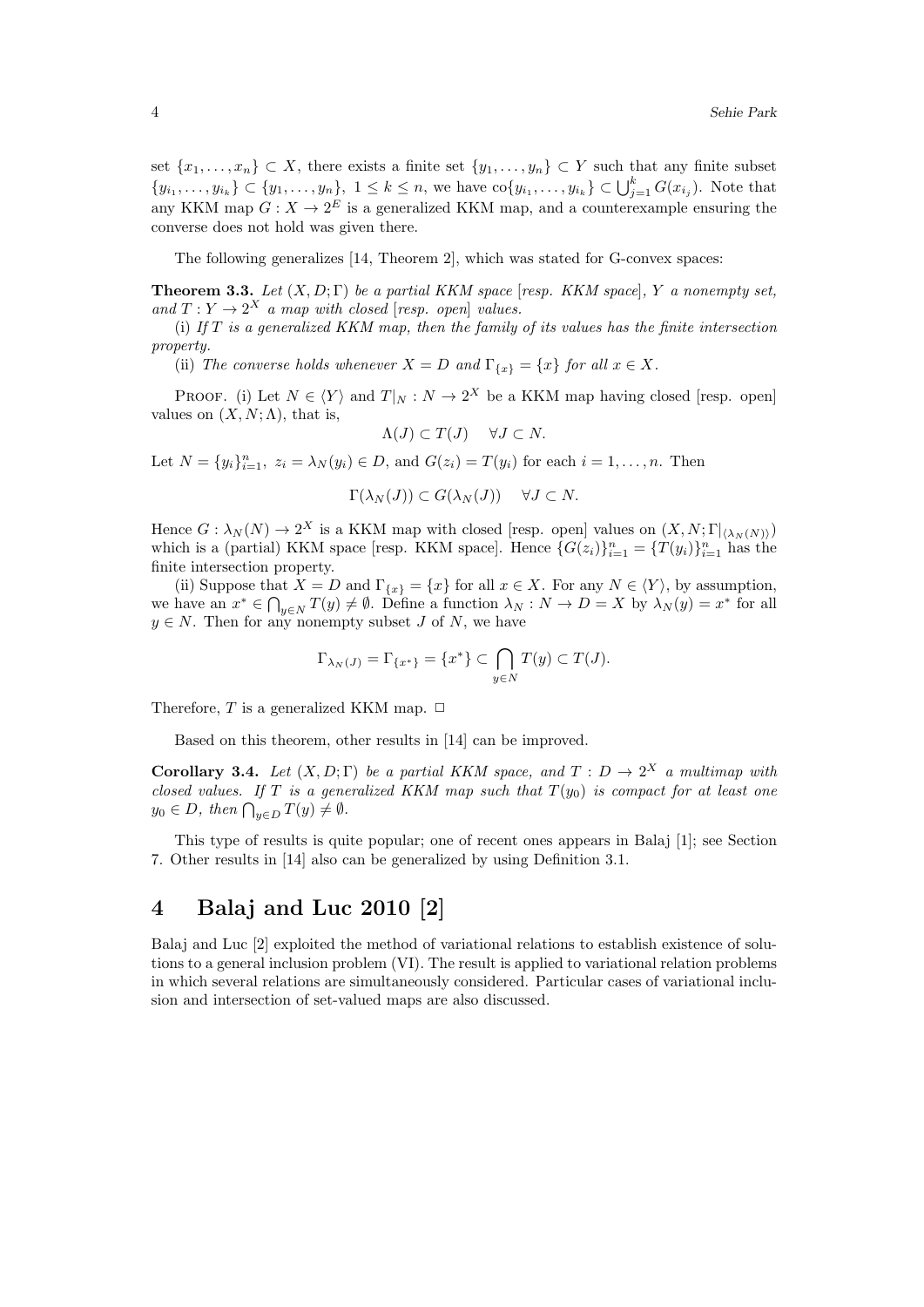In Section 2 of [2], some details on the KKM maps are given. It can be modified as follows: "In the classical sense a multimap  $G: Y \to 2^Y$ , where Y is a convex set in a topological vector space, is called KKM if for every finite subset N of Y, its convex hull  $co(N)$  is contained in the image  $G(N)$ . When  $G: Y \to 2^X$ , in which X and Y are taken from spaces with different structure, a generalized KKM property comes in force and yields also the finite intersection property of the family  ${c1}(G(y)) : y \in Y}$  (here "cl" denotes the closure). Below we exploit two generalizations of KKM maps to derive existence of solutions to (VI), the first one belongs to Park and the second one seems to be new and generalizes the concept of KKM maps by Chang and Zhang [3].

In the following, we cite definitions, propositions, and a theorem in the beginning part, and give comments on them."

**Definition 4.1.** ([2]) Let X and Y be convex sets in topological vector spaces. Let  $G$ ,  $F$ :  $Y \to 2^X$  be multimaps. We say that

(a) G is KKM with respect to F in the sense of Park (or  $F-KKM(a)$  for short) if for every finite subset N of Y, one has  $F(\text{co}(N)) \subset G(N)$ , in which case Y is assumed convex.

(b) Γ is F-KKM(b) if for every finite set  $\{y_1, \ldots, y_n\} \subset Y$ , there exist  $x_i \in F(y_i)$  such that for every index set  $I \subset \{1, \ldots, n\}$ , one has  $\text{co}\{x_i : i \in I\} \subset G(\{y_i : i \in I\})$ , in which case X is assumed convex.

For abstract convex spaces  $(X; \Gamma)$  or  $(Y; \Gamma)$ , we note that a F-KKM(a) map is generalized to a KKM map with respect to  $F$  as in Section 2. Moreover, a  $F-KKM(b)$  map is extended to a generalized KKM map as in Section 3 in view of Park and Lee [14]. In fact, for each  $y \in N \in \langle Y \rangle$ , we can choose  $\lambda_N(y) \in F(y)$ .

In this section, we improve and generalize main results of Balaj and Luc [2]:

Let  $(E, D; \Gamma)$  be an abstract convex space and Z be a topological space. For a multimap  $F: E \to 2^Z$  with nonempty values, a multimap  $G: D \to 2^Z$  is a KKM map with respect to F as in Section 2.

Let us present some conditions for  $G$  to be KKM with respect to  $F$ :

**Proposition 4.2.** The map G is KKM with respect to F if and only if for every  $z \in Z$ , one has inclusion

$$
co_{\Gamma}(D \setminus G^{-}(z)) \subset E \setminus F^{-}(z).
$$

In particular, if  $E = D$ , each of the following conditions is sufficient for G to be KKM with respect to F:

(i) The map  $z \mapsto E \setminus G^{-}(z)$  has Γ-convex values and F is a submap of G, that is,  $F(x) \subset G(x)$  for every  $x \in E$ .

(ii) The map  $z \mapsto E \setminus F^{-}(z)$  has  $\Gamma$ -convex values and  $F$  is a submap of  $G$ .

PROOF. Assume that G is KKM with respect to F. Let  $z \in Z$  and  $x \in \Gamma_N$  with  $N = \{y_i\}_{i=1}^n \in \langle D \setminus G^-(z) \rangle$ . Since  $F(\Gamma_N) \subset \widehat{G(N)} = \bigcup_{i=1}^n G(y_i)$  and  $z \notin G(y_i)$  for all i by the hypothesis, z does not belong to  $F(\Gamma_N)$ . In particular it does not belong to  $F(x)$ , and hence  $x \in E \setminus F^{-}(z)$ .

Conversely, assume  $\text{co}_{\Gamma}(D \setminus G^{-}(z)) \subset D \setminus F^{-}(z)$  for all  $z \in Z$ . Let  $y_1, \ldots, y_n \in D$  and  $x \in \text{cor}\{y_1, \ldots, y_n\}$ . Let  $z \in F(x)$ . We have to show that z belongs to  $G(\{y_1, \ldots, y_n\})$ .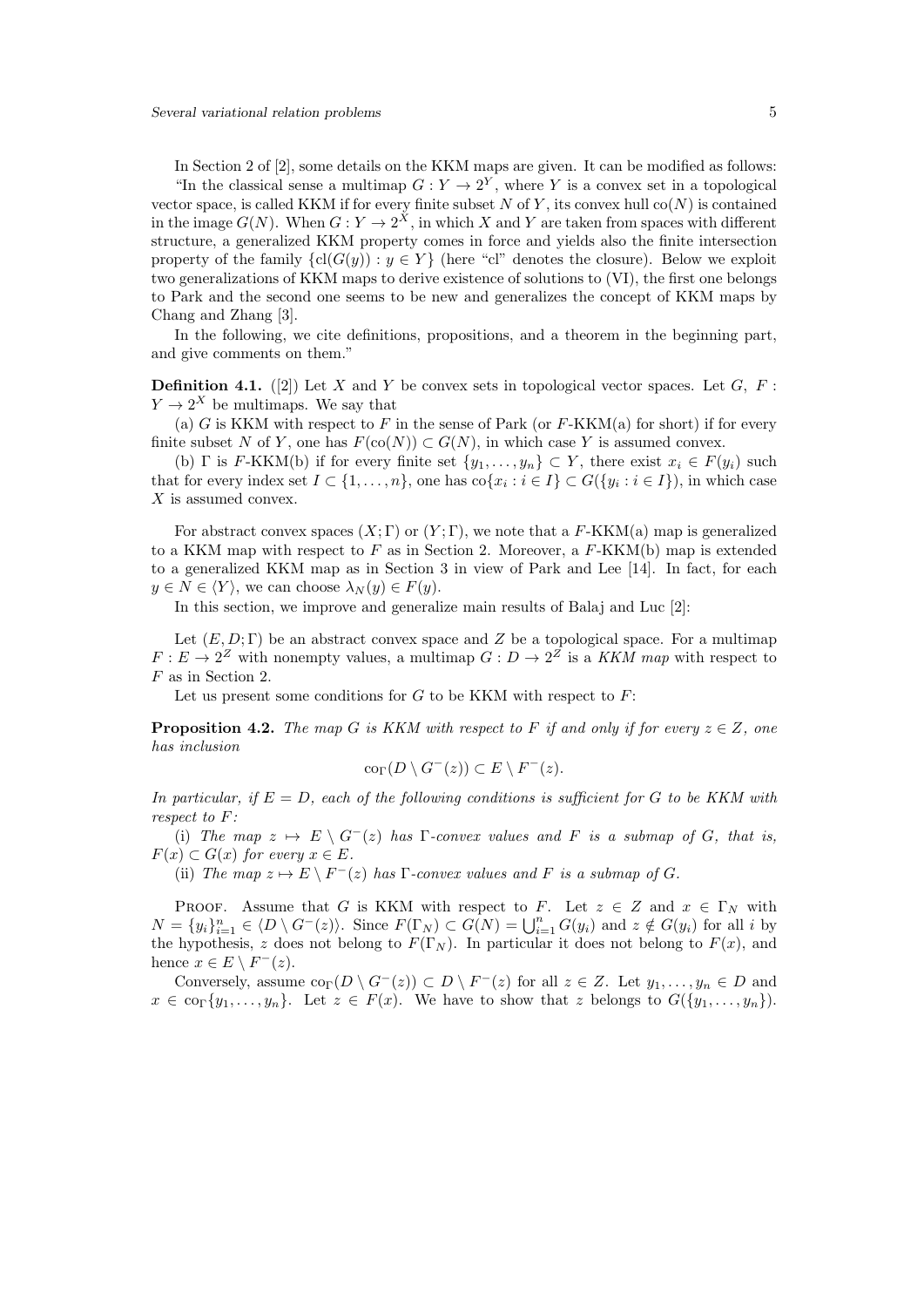Suppose to the contrary that this is not true. Then, for each index i,  $z \notin G(y_i)$  which yields  $y_i \in D \setminus G^-(z)$ . By the hypothesis  $x \in E \setminus F^-(z)$ , i.e.  $z \notin F(x)$ ; a contradiction.

Further, under (i), for every  $z \in Z$  one has  $F^-(z) \subset G^-(z)$ , and therefore  $\text{co}_{\Gamma}(E \backslash G^-(z)) =$  $E \setminus G^-(z) \subset E \setminus F^-(z)$ . By the first part, G is KKM with respect to F. Under (ii) one has  $\operatorname{co}_{\Gamma}(E \setminus G^{-}(z)) \subset \operatorname{co}_{\Gamma}(E \setminus F^{-}(z)) = E \setminus F^{-}(z)$  and yields the same conclusion.  $\Box$ 

This proposition generalizes  $[2,$  Proposition 3 $]$  for W-KKM(a).

In [2], it is defined that the map F that makes the family  $\{cl G(y) : y \in Y\}$  to have the finite intersection property whenever G is  $F-KKM(a)$ , is said to have the KKM property. In our terminology, this means  $F$  is a  $\mathcal{KC}$  map.

Regarding the KKM property, Balaj and Luc [2] summarized some known sufficient conditions as follows:

**Proposition 4.3.** ([2]) Let X and Y be convex sets in topological vector spaces and let  $W: Y \to 2^X$  be a set-valued map with nonempty values. Each of the following conditions is sufficient for W to have the KKM property:

(i) The closure of the image of every convex subset of Y under  $W$  is convex;

(ii) W has convex values and open fibers;

(iii) W is upper semicontinuous and has convex, compact values.

Recall that the map W satisfying (ii) is called a Fan-Browder map, and the one satisfying (iii) a Kakutani map.

In our language in Section 2, Proposition 4.3 is to give examples of  $F \in \mathcal{KC}(Y, X)$ . Note that we already introduced a large number of  $\mathcal{KC}\text{-maps}$ ; see the references of Sections 2. Recently, we have collected a large number of examples of  $\mathcal{KC}$ -maps in [12].

In order to establish existence of solutions to a mixed variational relation problem, Balaj and Luc [2] considered the following auxiliary variational inclusion problem.

Let X and Y be topological spaces and let  $Q_1, Q_2, U : X \to 2^Y$  and  $F : Y \to 2^X$  be multimaps.

(VI) Find  $\bar{x} \in X$  such that (i)  $\bar{x} \in F \circ Q_1(\bar{x})$ (ii)  $Q_2(\bar{x}) \subset U(\bar{x})$ .

Balaj and Luc [2, Theorem 5] were able to establish sufficient conditions for existence of solutions to (VI). Here their theorem can be generalized by assuming  $(Y; \Gamma)$  is an abstract convex space and  $F$  is a  $\mathcal{KC}\text{-map}$ .

**Theorem 4.4.** Assume that X is a topological space,  $(Y; \Gamma)$  is a partial KKM space, and that the following conditions hold:

(i)  $Fix(F \circ Q_1)$  is a compact set;

(ii)  $Q_2$  has nonempty values and open fibers, and  $X \setminus Q_2^-(y)$  is compact for at least one  $y \in Y$ :

(iii)  $\text{co}_{\Gamma}(Q_2(x)) \subset Q_1(x)$ , for each  $x \in X$ ;

(iv)  $U^-$  is KKM with respect to F and its values are closed in X;

(v) F belongs to  $\mathcal{KC}(Y, X)$ .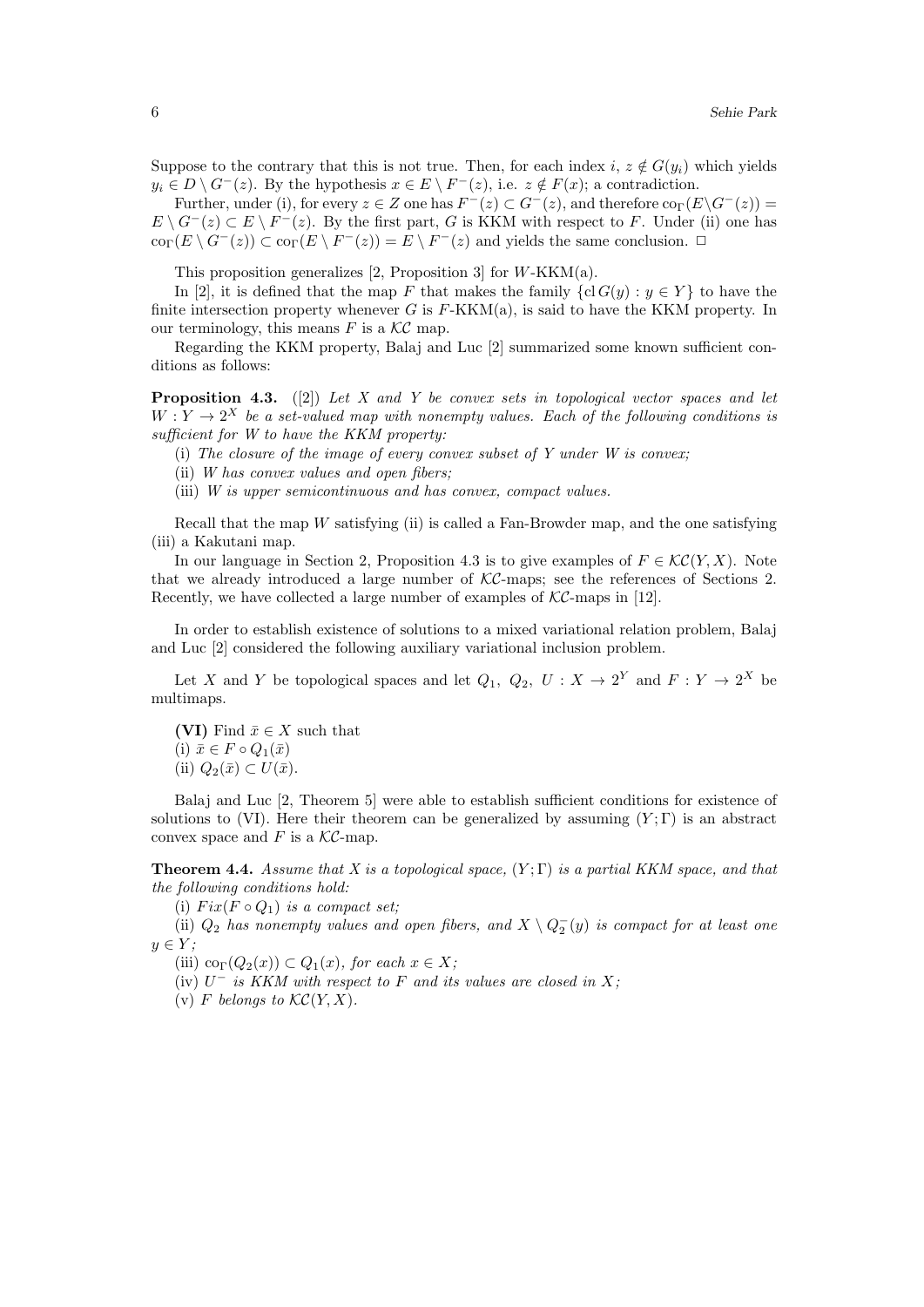Then (VI) has solutions.

PROOF. Consider the map  $P: Y \to 2^X$  defined by

$$
P(y) = (X \setminus Q_2^-(y)) \cup (Fix(F \circ Q_1) \cap U^-(y)),\tag{1}
$$

where  $Fix(F \circ Q_1)$  denotes the set of all fixed points of the map  $F \circ Q_1$  on X and  $Q_2^-(y)$  is the fiber of  $Q_2$  on y, that is  $Q_2^-(y) = \{x \in X : y \in Q_2(x)\}.$ 

We show that P is a KKM map with respect to F. Let  $N = \{y_1, \ldots, y_n\}$  be a finite subset of Y and  $x \in F(\Gamma_N)$ . If  $x \in Fix(F \circ Q_1)$ , then since  $U^-$  is KKM with respect to F, one has

$$
x \in Fix(F \circ Q_1) \cap U^-(N) = \bigcup_{i=1}^n (Fix(F \circ Q_1) \cap U^-(y_i)) \subset P(N).
$$

If  $x \in (X \setminus Fix(F \circ Q_1)) \cap Q_2^-(y_i)$  for all  $y_i \in N$ , then  $y_i \in Q_2(x)$  and by (iii),  $\Gamma_N \subset$  $\operatorname{co}_{\Gamma}(Q_2(x)) \subset Q_1(x)$ . Thus,  $x \in F(\Gamma_N) \subset F(Q_1(x))$ ; a contradiction. Hence P is a KKM map with respect to F. In view of (v), the family  $\{P(y): y \in Y\}$  has the finite intersection property. Since P has closed values and  $P(y)$  is compact for at least one  $y \in Y$ , by (v), there exists  $\bar{x} \in \bigcap_{y \in Y} P(y)$ . If  $\bar{x} \notin Fix(F \circ Q_1)$  it follows that  $\bar{x} \in X \setminus Q_2^-(y)$  for all  $y \in Y$ , which implies the contradiction  $Q_2(x) = \emptyset$  (see (ii)). Hence  $\bar{x} \in Fix(F \circ Q_1)$ . For each  $y \in Q_2(x)$ , i.e.  $\bar{x} \notin X \setminus Q_2^-(y)$ , since  $\bar{x} \in P(y)$ , we have  $\bar{x} \in U^-(y)$ , that is,  $y \in U(\bar{x})$ . Thus  $Q_2(\bar{x}) \subset U(\bar{x})$ .  $\Box$ 

**Remark 4.5.** The compactness of the set  $Fix(F \circ Q_1)$  (condition (i) of the above theorem) is assured in each of the following situations:

(i) X is compact,  $Q_1$  is upper semicontinuous with compact values and F is closed;

(ii) Y is compact, one of the maps F and  $Q_1^-$  is closed and the other is upper semicontinuous with compact values.

PROOF. (i) Let  $\{x_t\}$  be a net in  $Fix(F \circ Q_1)$  converging to a point x. Then, there exists a net  $\{y_t\}$  in Y such that  $y_t \in Q_1(x_t)$  and  $x_t \in F(y_t)$ , for all t. Since  $Q_1$  is upper semicontinuous with compact values, there exist  $y \in Q_1(x)$  and a subnet  $\{y_{t_\alpha}\}\$  of  $\{y_t\}$  converging to y. F is closed, and so  $x \in F(y) \subset F(Q_1(x))$ . Thus,  $Fix(F \circ Q_1)$  is a closed subset of the compact X, hence it is compact too.

(ii) It is easy to see that the fixed point set of the map  $F \circ Q_1$  coincides with the range of the map  $F \cap Q_1^-$ . Under the given conditions the map  $F \cap Q_1^-$  is upper semicontinuous with compact values (see [2]). Since Y is compact,  $(F \cap Q_1^-)(Y)$  is a compact set.  $\Box$ 

When  $Y$  is not an abstract convex space, using the concept of  $F-KKM(b)$  maps, we may also establish existence of solutions to (VI).

**Theorem 4.6.** Assume that  $(X; \Gamma)$  is a partial KKM space, Y is a topological space, and that the following conditions hold:

(i)  $Fix(F \circ Q_1)$  is compact;

(ii)  $Q_2$  has nonempty values and open fibers, and  $X \setminus Q_2^-(y)$  is compact for at least one  $y \in Y;$ 

(iii) co<sub>Γ</sub> $(F \circ Q_2(x)) \subseteq FQ_1(x)$  for every  $x \in X$ ;

(iv)  $U^-$  is F-KKM(b) and has closed values.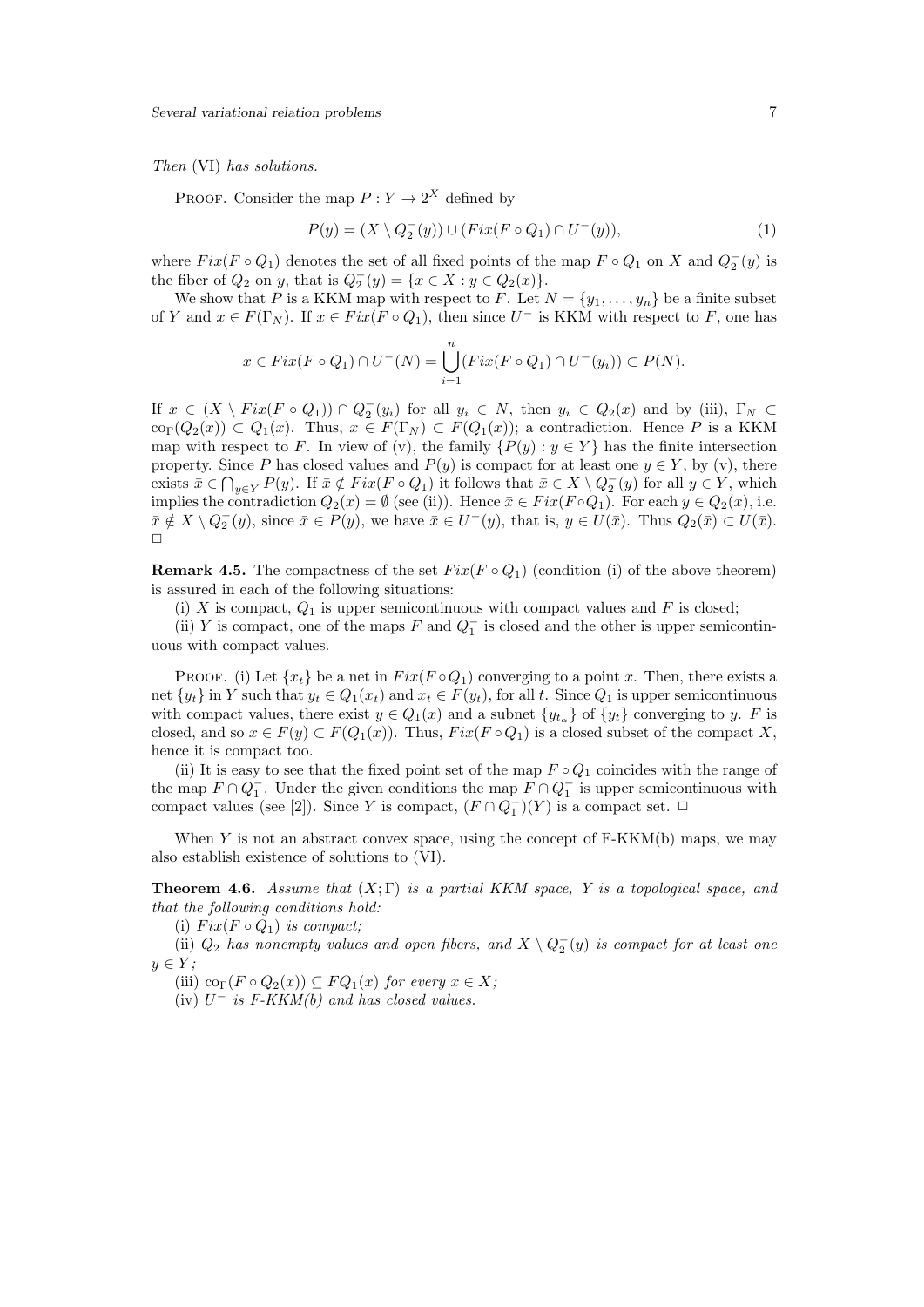Then (VI) has solutions.

PROOF. We wish to show first that the map  $P$  defined by (1) is  $F-KKM(b)$ . Let  $\{y_1, \ldots, y_n\}$  be a finite set in Y. By (iv) there are  $x_i \in F(y_i)$  such that for each subset of indices  $I \subset \{1, \ldots, n\},\$ 

$$
\operatorname{co}_{\Gamma}\{x_i : i \in I\} \subset \bigcup_{i \in I} U^{-}(y_i). \tag{2}
$$

Let x be a point from the  $\Gamma$ -convex hull of  $\{x_i : i \in I\}$ . We prove that (2) implies

$$
x \in \bigcup_{i \in I} P(y_i). \tag{3}
$$

By (1) and (2) it follows that (3) holds when  $x \in Fix(F \circ Q_1)$ . If  $x \in X \setminus Fix(F \circ Q_1) \cap Q_2^-(y_i)$ , for all  $i \in \{1, \ldots, n\}$ , then  $y_i \in Q_2(x)$  and by (iii),  $x \in \text{co}_\Gamma\{x_i : i \in I\} \subset \text{co}_\Gamma(F \circ Q_2(x)) \subset$  $FQ_1(x)$ ; a contradiction. Thus P is F-KKM(b) and generalized KKM in the sense of Section 3 as well. Consequently the family  $\{P(y) : y \in Y\}$  has the finite intersection property. Moreover, it follows from the hypothesis that P has closed values and at least one compact value. Hence the family  $\{P(y): y \in Y\}$  has some point  $\bar{x}$  in common. Using the argument of proof of Theorem 4.4 we conclude that  $\bar{x}$  is a solution of (VI).  $\Box$ 

Moreover, conditions that assure the closedness of the values  $P(y)$  can be weakened to the so-called intersectional closedness recently developed by Luc as follows:

$$
\bigcap_{y \in Y} \text{cl } P(y) = \text{cl}(\bigcap_{y \in Y} P(y)).
$$

Similarly, other results in [2] also can be improved or extended by reflecting recent development of the KKM theory.

#### 5 Luc, Sarabi, and Soubeyran 2010 [6]

In [6], two main existence conditions for solutions of variational relation problems are established without convexity. The first one is based on a finite solvability property and the second one on generalized KKM map. These conditions unify and strengthen several existing results in the literature on the topic. A model of satisficing process by rejection is considered which gives an economic interpretation of the introduced concepts.

In Section 4 of [6], the authors establish existence conditions for variational relation problems that share certain properties of the so-called KKM maps.

We will use generalized KKM maps in the sense of Section 3. Now we assume that A and B are nonempty subsets of a abstract convex space  $(X; \Gamma)$ .

**Definition 5.1.** The relation R is said to be *generalized KKM* if for every finite subset  ${b_1,\ldots,b_m}$  of B there exists a corresponding subset  ${a_1,\ldots,a_m}$  of A such that  $\text{co}_\Gamma{a_1,\ldots,a_m} \subset$ A, for any subset  $I \subseteq \{1, \ldots, m\}$  and any  $\bar{a} \in \text{co}_{\Gamma}\{a_j : j \in I\}$ , one can find some index  $i \in I$ such that  $R(\bar{a}, b_i, y)$  holds for all  $y \in T(\bar{a}, b_i)$ .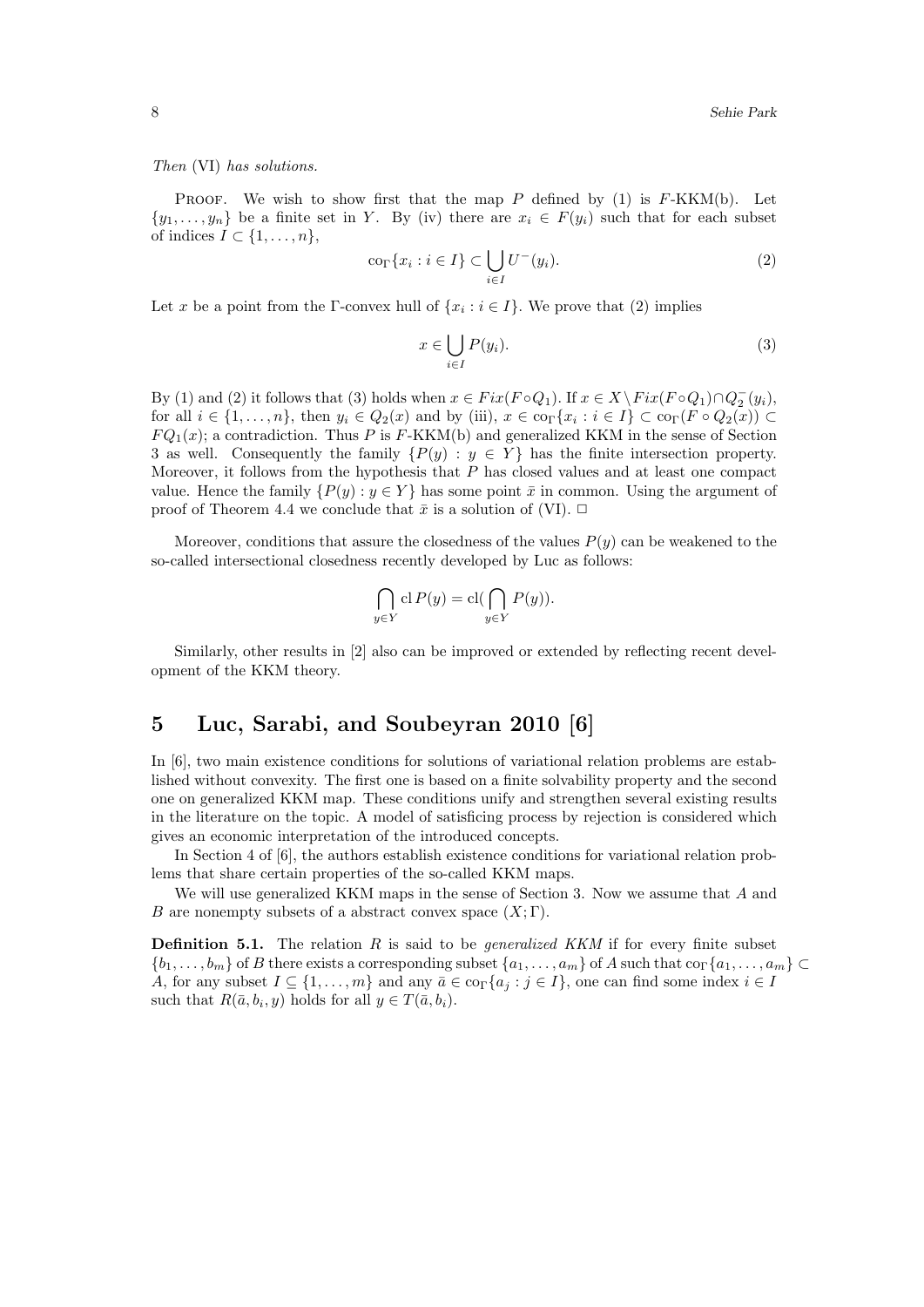As for multimaps, KKM relations in [1, 13] are generalized KKM, but the converse is not true in general.

Here is the main result of this section on existence of solutions of (VR) when the relation R is generalized KKM.

**Theorem 5.2.** The following conditions are sufficient for  $(VR)$  to have a solution:

- (i) A is a nonempty compact set;
- (ii) The multimap  $P(.)$  is intersectionally closed on B;
- (iii)  $S_1(a) = A$  for every  $a \in A$ ;
- (iv) The relation R is generalized KKM.

PROOF. We first prove that P is generalized KKM. Consider a finite subset  $\{b_1, \ldots, b_m\}$ of B. Using (iv), we can find a corresponding subset  $\{a_1, \ldots, a_m\}$  of A such that for any subset  $I \subset \{1, \ldots, m\}$  and any  $\bar{a} \in \text{cor}\{a_j : j \in I\}$ , one can find some index  $j \in I$  such that  $R(\bar{a}, b_i, y)$  holds for all  $y \in T(\bar{a}, b_i)$ . This yields  $\bar{a} \in P(b_i)$  which shows that P is generalized KKM. Since P is generalized KKM, for each  $b \in B$  there is some  $a \in A$  such that  $a \in P(b)$ . In particular  $P(b)$  is nonempty for each  $b \in B$ . Now consider the multimap  $b \mapsto cl(P(b))$ . It is a generalized KKM map too. Similarly to Lemma 4.1 of [5] the family  $\{cl(P(b)) : b \in B\}$  has the finite intersection property. By the abstract convex space version of the 1961 KKM-Fan lemma, that family has a common point, and so does the family  $\{P(b) : b \in B\}$  in view of (ii). By Theorem 2.1 of [5] problem (VR) has a solution.  $\Box$ 

The above theorem generalizes Theorem 3.1 of [5] in three aspects; for details, see [6].

### 6 Lin 2012 [4]

L.-J. Lin [4] studied the existence theorems of solutions for variational relation problems. From the existence theorems, he studied equivalent forms of generalized Fan-Browder fixed point theorem, existence theorems of solutions for Stampacchia vector equilibrium problems, and generalized Stampacchia vector equilibrium problems. His results contains many original results and have many applications in Nonlinear Analysis.

The following Fan-Browder type fixed point theorem is due to the present author [9] in 2016:

**Theorem 6.1.** ([9]) Let  $(E, D; \Gamma)$  be a partial KKM space [resp. a KKM space], and F:  $E \to 2^D$ ,  $G : E \to 2^E$  multimaps. Suppose that

(1)  $F^-$  is open-valued [resp. closed-valued];

(2) for each  $x \in E$ , co<sub> $\Gamma$ </sub> $F(x) \subset G(x)$ ;

(3) there exists a nonempty subset K of E such that  $K \subset F^{-1}(N)$  for some  $N \in \langle D \rangle$ ; and (4) either

(i)  $E \setminus K \subset F^{-}(M)$  for some  $M \in \langle D \rangle$ ; or

(ii) there exists a  $\Gamma$ -convex subset  $L_N$  of E relative to some  $D' \subset D$  such that  $N \subset D'$ and  $L_N \setminus K \subset F^-(M)$  for some  $M \in \langle D' \rangle$ .

Then there exists  $\bar{x} \in E$  such that  $\bar{x} \in G(\bar{x})$ .

From this, we can deduce the following: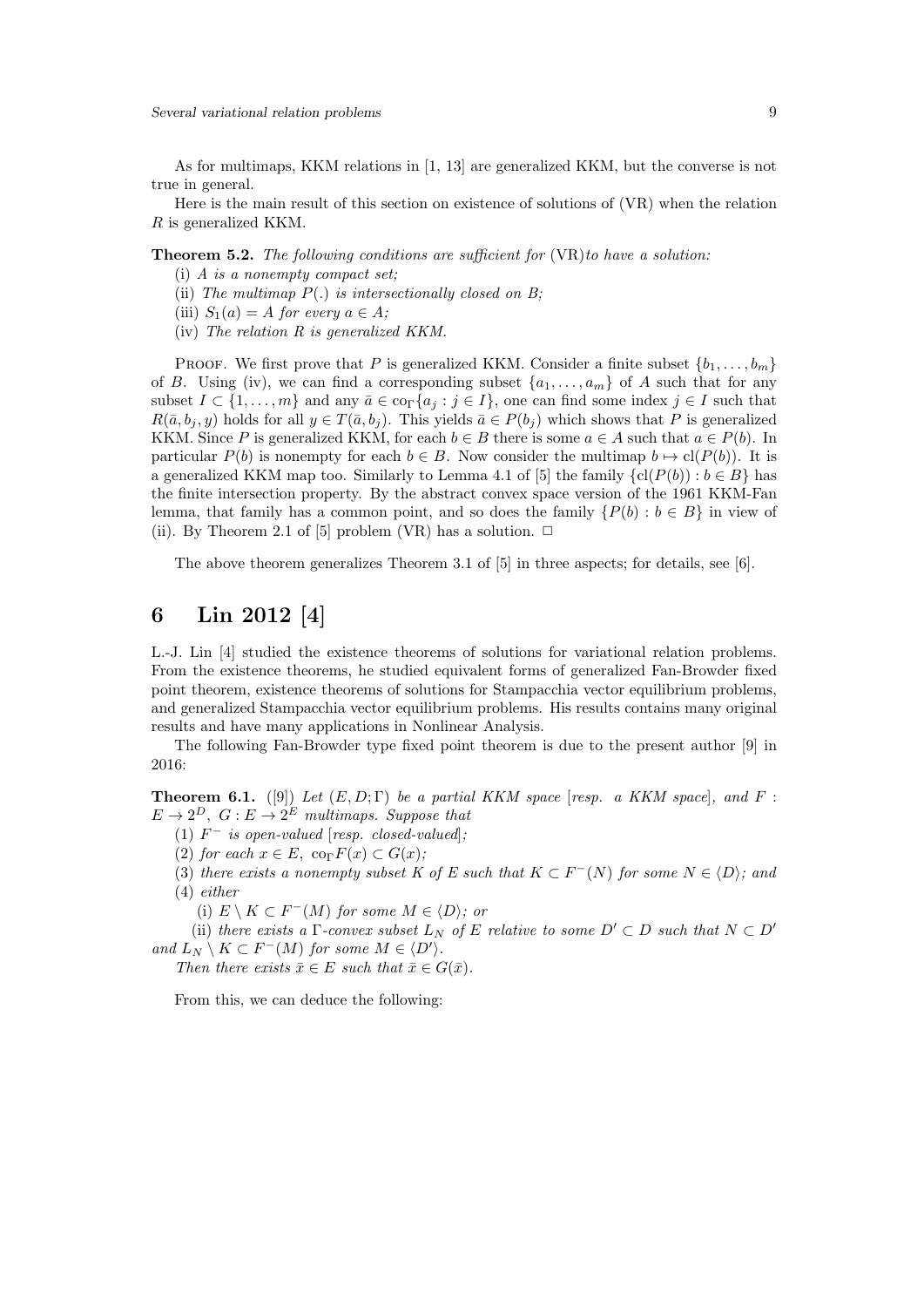**Theorem 6.2.** Let  $(X; \Gamma)$  be a partial KKM space, Z be a set, and H,  $S: X \to 2^Z$ . Suppose that

(i) for each  $y \in X$ ,  $\{x \in X : H(x) \cap S(y) = \emptyset\}$  is open;

(ii) for each  $x \in X$ , the set  $\{y \in X : H(x) \cap S(y) = \emptyset\}$  is nonempty and  $\Gamma$ -convex;

(iii) there is a compact subset  $K$  of  $X$ ; and

(iv)  $X \setminus K \subset \bigcup_{y \in M} \{x \in X : H(x) \cap S(y) = \emptyset\}$  for some  $M \in \langle X \rangle$ ;

Then there exists  $\overline{x} \in X$  such that  $H(\overline{x}) \cap S(\overline{x}) = \emptyset$ .

PROOF. Let  $A: X \to 2^X$  be defined by

$$
A(x) = \{ y \in X : H(x) \cap S(y) = \emptyset \}.
$$

By (ii), for each  $x \in X$ ,  $A(x)$  is a nonempty Γ-convex set. Note that

$$
A^{-}(y) = \{ x \in X : H(x) \cap S(y) = \emptyset \}
$$

is open in X by (i) and that K is covered by a finite number of  $A^-(y)'$ s. By (iv), for each  $x \in X \setminus K$ , there exists  $y \in M$  such that  $x \in A^-(y)$ . That is  $X \setminus K = \bigcup_{y \in M} A^-(y)$ . Then it follows from Theorem 6.1, there exists  $\bar{x} \in X$  such that  $\bar{x} \in A(\bar{x})$ . Therefore  $H(\bar{x}) \cap S(\bar{x}) = \emptyset$ .  $\Box$ 

**Remark 6.3.** In Theorem 3.1, if  $H(x_1) = \emptyset$  for some  $x_1 \in X$ , then  $H(x_1) \cap S(x_1) = \emptyset$ , and Theorem 6.2 holds.

The base of [4] is Theorem 3.1 there, which can be extended to the following consequence of Theorem 6.1:

**Theorem 6.4.** Theorem 6.2 holds by assuming the following instead of (iv):

(v) there exists a  $\Gamma$ -convex subset  $L_N$  of X relative to some  $D' \subset X$  such that  $N \subset D'$ and  $L_N \setminus K \subset \bigcup_{y \in M} \{x \in X : H(x) \cap S(y) = \emptyset\}$  for some  $M \in \langle D' \rangle$ .

PROOF. As in the proof of Theorem 6.2, Conditions  $(1)$ – $(3)$  of Theorem 6.1 are satisfied. Moreover, condition  $(v)$  satisfies Theorem 6.1(ii). Hence, the conclusion follows from Theorem  $6.1. \square$ 

# 7 Balaj 2013 [1]

Balaj [1] investigates the existence of solutions for three types of variational relation problems which encompass several generalized equilibrium problems, variational inequalities and variational inclusions studied in a long list of papers in the field.

Let X, Y and Z be nonempty sets. A nonempty subset R of the product  $X \times Y \times Z$ determines a relation  $R(x, y, z)$  in a natural manner: we say that  $R(x, y, z)$  holds if and only if  $(x, y, z) \in R$ . When Z is a parameter set, then R is called a variational relation.

Now we generalize Balaj's three types as follows:

Assume that  $(X; \Gamma)$  is an abstract convex space and Y and Z are two sets, endowed for each problem with an adequate topological and/or algebraic structure. Let  $T: X \to 2^Y$ , P:  $X \to 2^Z$  be two multimaps and  $R(x, y, z)$  be a relation linking elements  $x \in X$ ,  $y \in Y$ ,  $z \in Z$ .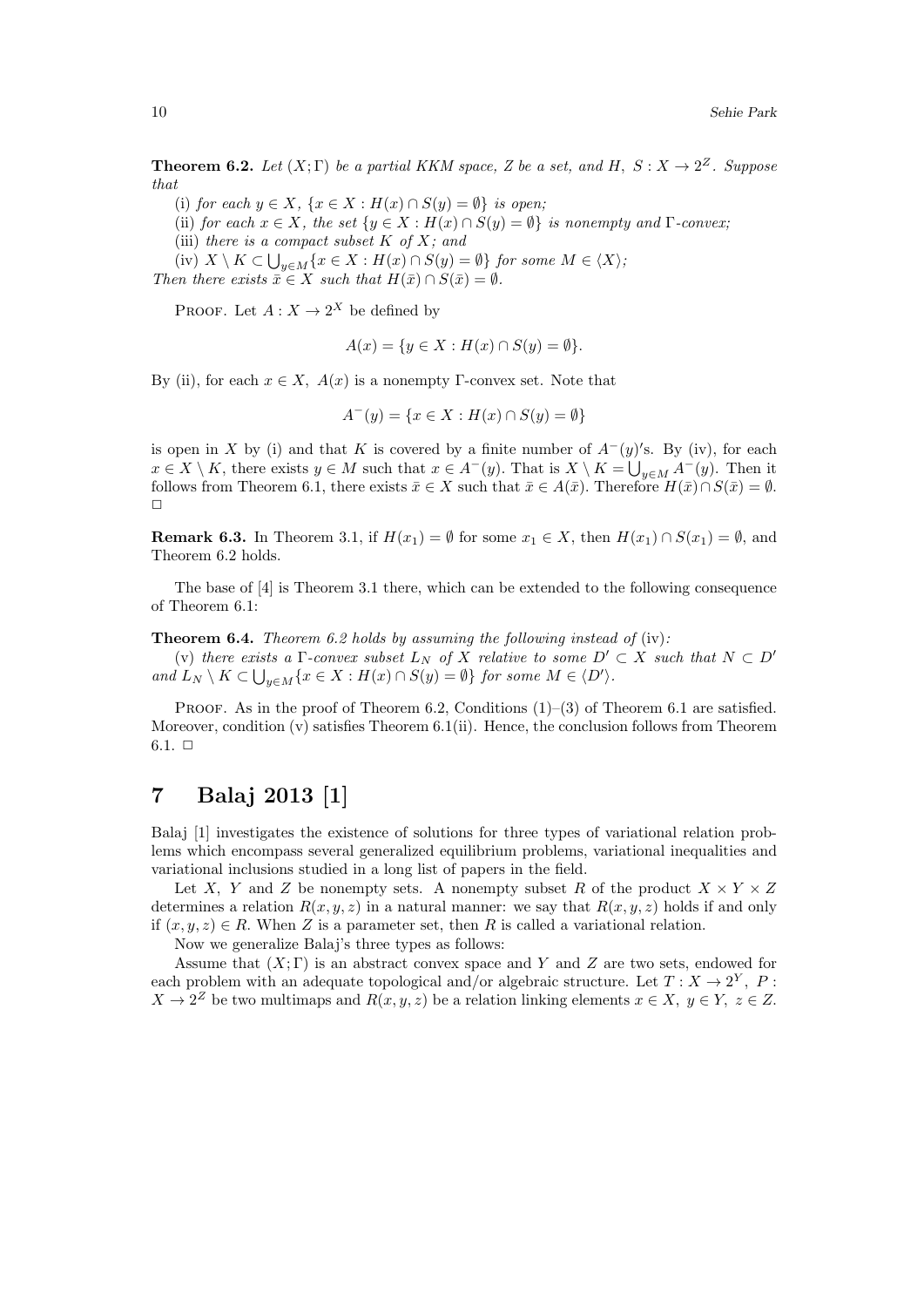(VRP1a) Find  $\bar{x} \in X$  such that  $R(\bar{x}, y, z)$  holds for all  $y \in T(\bar{x})$  and all  $z \in P(\bar{x})$ .

(VRP1b) Find  $\bar{x} \in X$  such that for each  $y \in T(\bar{x})$  there exists  $z \in P(\bar{x})$  such that  $R(\bar{x}, y, z)$  holds.

(VRP2) Find  $\bar{x} \in X$  and  $\bar{z} \in P(\bar{x})$  such that  $R(\bar{x}, y, \bar{z})$  holds for all  $y \in T(\bar{x})$ .

These problems encompass several generalized equilibrium problems, variational inequalities and variational inclusions studied in a long list of papers in the field. Actually, Balaj [1] listed a few typical examples.

In order to study the solution existence of problems (VRP1a) and (VRP1b), Balaj established the inclusion result [1, Theorem 3.1], which can be generalized as follows:

**Theorem 7.1.** Let  $(X;\Gamma)$  be a partial KKM space, and Y be a nonempty set. Assume that  $T, S: X \rightarrow 2^Y$  are two multimaps with nonempty values satisfying:

(i) T has open fibers and  $X \setminus T^-(y)$  is compact for at least one  $y \in Y$ ;

(ii) S has closed fibers;

(iii) the set  $Z = \{x \in X : x \in (S^{\text{-}}T)(x)\}\$ is compact;

 $(iv)$   $S^-$  is a generalized KKM map.

Then there exists  $\bar{x} \in X$  such that  $T(\bar{x}) \subseteq S(\bar{x})$ .

PROOF. Consider the map  $Q: Y \to 2^X$  defined by  $Q(y) = (X \setminus T^{-1}(y)) \cup (Z \cap S^{-1}(y))$ . We show that Q is a generalized KKM map as in Section 3. If  $\{y_0, ..., y_n\}$  is a finite subset of Y, by (iv), there exists a subset  $\{x_0, ..., x_n\}$  of X such that for each subset of indices  $I \subseteq \{0, ..., n\},\$ 

$$
\operatorname{co}_{\Gamma}\{x_i : i \in I\} \subset \bigcup_{i \in I} S^-(y_i). \tag{1}
$$

Let  $x \in \text{co}_{\Gamma} \{x_i : i \in I\}$ . We prove that (1) implies

$$
x \in \bigcup_{i \in I} Q(y_i). \tag{2}
$$

If  $x \in Z$ , by (1) one has

$$
x \in Z \cap (\bigcup_{i \in I} S^-(y_i)) = \bigcup_{i \in I} (Z \cap S^-(y_i)) \subset \bigcup_{i \in I} Q(y_i).
$$

If  $x \in X \setminus Z$ , we claim that  $x \in X \setminus T^-(y_i)$  for some index  $i \in I$ . Suppose on the contrary that  $y_i \in T(x)$  for all  $i \in I$ . Then  $S^-(y_i) \subset S^-(T(x))$ . In view of (1), we have

$$
x \in \text{co}_{\Gamma}\{x_i : i \in I\} \subset \bigcup_{i \in I} S^-(y_i) \subset S^-(T(x));
$$

a contradiction. Hence,  $x \in \bigcup_{i \in I} (X \setminus T^-(y_i)) \subset \bigcup_{i \in I} Q(y_i)$ . Since Q has closed values and  $Q(y)$  is compact for at least one  $y \in Y$ , by Corollary 3.2, there exists  $\bar{x} \in \bigcap_{y \in Y} Q(y)$ . For each  $y \in T(\bar{x})$ , i.e.  $\bar{x} \notin X \setminus T^-(y)$ , since  $\bar{x} \in Q(y)$ , we have  $\bar{x} \in S^-(y)$ , that is  $y \in S(\bar{x})$ . Thus  $T(\bar{x}) \subset S(\bar{x})$  and this means exactly the conclusion of the theorem.  $\Box$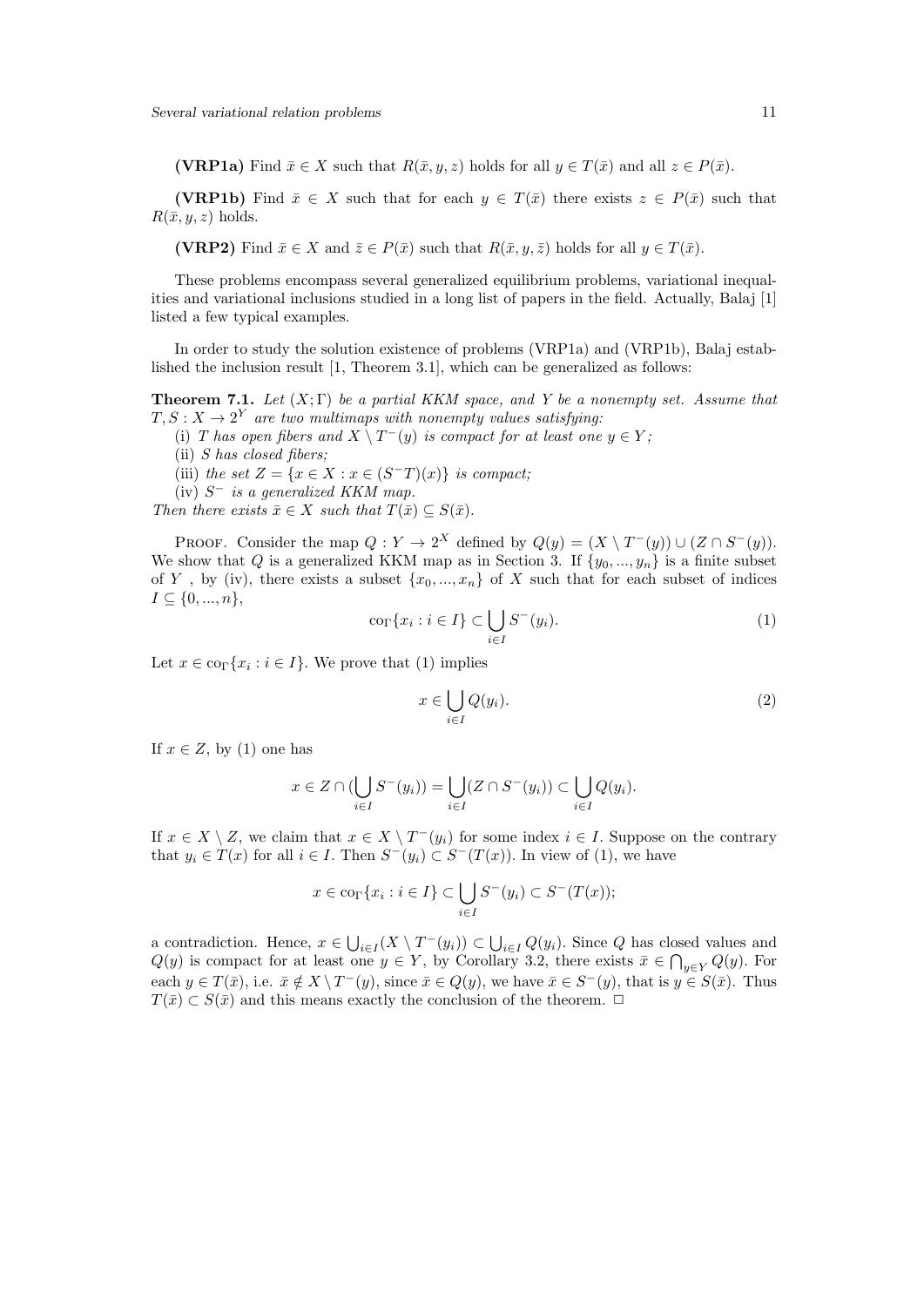Remark 7.2. Let us observe that

 $Z = \{x \in X : \exists y \in Y \text{ such that } x \in T^-(y) \cap S^-(y)\} = (T^- \cap S^-)(Y).$ 

Hence condition (iii) in Theorem 7.1 means actually the compactness of the range of the map  $T^- \cap S^-$ .

Actually Theorem 7.1 is due to Balaj [1, Theorem 3.1] for a convex set X in a topological vector space, and we followed his proof. He applied his theorem to study the solution existence of certain variational relation problems (VRP1a) and (VRP1b).

Other results in [1] might be extended to abstract convex spaces.

#### References

- [1] M. Balaj, Three types of varitional relation problems, Taiwan. J. Math. 17(1) (2013) 47–61. DOI:10.11650/tjm.17.2013.1558
- [2] M. Balaj and D. T. Luc, On mixed variational relation problems, Comput. Math. Appl. 60 (2010) 2712–2722.
- [3] S.-S. Chang and Y. Zhang, Generalized KKM theorem and variational inequalities, J. Math. Anal. Appl. 159 (1991) 208–223.
- [4] L.-J. Lin, Variational relation problems and equivalent forms of generalized Fan-Browder fixed point theorem with applications to Stampacchia equilibrium problems, J. Glob. Optim. 53(2) (2012) 215–229. DOI 10.1007/s10898-011-9676-3.
- [5] D. T. Luc, An abstract problem in variational analysis, J. Optim. Theory. Appl. 138 (2008) 65–76. DOI 10.1007/s10957-008-9371-9
- [6] D. T. Luc, E. Sarabi, and A. Soubeyran, Existence of solutions in variational relation problems without convexity, J. Math. Anal. Appl. 364 (2010) 544-555.
- [7] S. Park, The KKM principle in abstract convex spaces: Equivalent formulations and applications, Nonlinear Anal. 73 (2010) 1028–1042.
- [8] S. Park, Review of recent studies on the KKM theory, II, Nonlinear Funct. Anal. Appl. 19(1) (2014) 143–155.
- [9] S. Park, A unification of generalized Fan-Browder type alternatives, J. Nonlinear Convex Anal. 17(1) (2016) 1–15.
- [10] S. Park, Basis of applications of the KKM theory, J. Nat. Acad. Sci., ROK, Nat. Sci. Ser. 55(2) (2016) 1–33.
- [11] S. Park, A history of the KKM Theory, J. Nat. Acad. Sci., ROK, Nat. Sci. Ser. 56(2) (2017) 1–51.
- [12] S. Park, On multimap classes in the KKM theory, RIMS Kôkyûroku, Kyoto Univ. 2017, to appear.